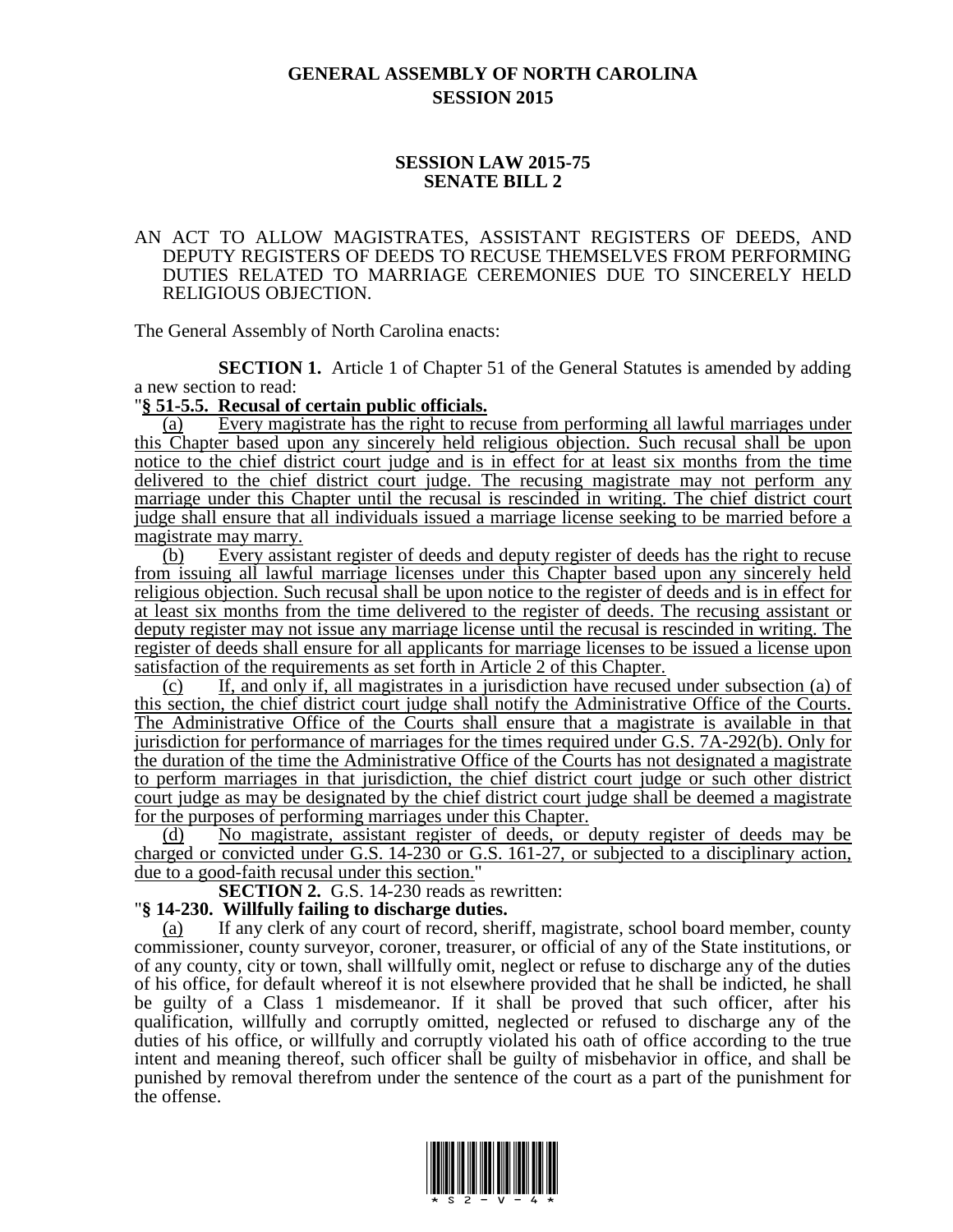(b) No magistrate recusing in accordance with G.S. 51-5.5 may be charged under this section for recusal to perform marriages in accordance with Chapter 51 of the General Statutes."

**SECTION 3.** G.S. 161-27 reads as rewritten:

"**§ 161-27. Register of deeds failing to discharge duties; penalty.**

(a) If any register of deeds fails to perform any of the duties imposed or authorized by law, he shall be guilty of a Class 1 misdemeanor, and he shall be removed from office.

(b) No assistant register of deeds or deputy register of deeds recusing in accordance with G.S. 51-5.5 may be charged under this section for recusal to issue marriage licenses in accordance with Chapter 51 of the General Statutes."

**SECTION 4.** G.S. 7A-292 reads as rewritten:

## "**§ 7A-292. Additional powers of magistrates.**

In addition to the jurisdiction and powers assigned in this Chapter to the magistrate in civil and criminal actions, each magistrate has the following additional powers:

- (1) To administer oaths.
- (2) To punish for direct criminal contempt subject to the limitations contained in Chapter 5A of the General Statutes of North Carolina.
- (3) When authorized by the chief district judge, to take depositions and examinations before trial.
- (4) To issue subpoenas and capiases valid throughout the county.<br>  $(5)$  To take affidavits for the verification of pleadings.
- To take affidavits for the verification of pleadings.
- (6) To issue writs of habeas corpus ad testificandum, as provided in G.S. 17-41.<br>(7) To assign a year's allowance to the surviving spouse and a child's allowance
- (7) To assign a year's allowance to the surviving spouse and a child's allowance to the children as provided in Chapter 30, Article 4, of the General Statutes.
- (8) To take acknowledgments of instruments, as provided in G.S. 47-1.
- (9) To perform the marriage ceremony, as provided in G.S. 51-1.
- (10) To take acknowledgment of a written contract or separation agreement between husband and wife.
- (11) Repealed by Session Laws 1973, c. 503, s. 9.<br>(12) To assess contribution for damages or for y
- (12) To assess contribution for damages or for work done on a dam, canal, or ditch, as provided in G.S. 156-15.
- (13) Repealed by Session Laws 1973, c. 503, s. 9.
- (14) To accept the filing of complaints and to issue summons pursuant to Article 4 of Chapter 42A of the General Statutes in expedited eviction proceedings when the office of the clerk of superior court is closed.
- (15) When authorized by the chief district judge, as permitted in G.S. 7A-146(11), to provide for appointment of counsel pursuant to Article 36 of this Chapter.
- (16) To appoint an umpire to determine motor vehicle liability policy diminution in value, as provided in G.S. 20-279.21(d1).

(b) The authority granted to magistrates under G.S. 51-1 and subdivision (a)(9) of this section is a responsibility given collectively to the magistrates in a county and is not a duty imposed upon each individual magistrate. The chief district court judge shall ensure that marriages before a magistrate are available to be performed at least a total of 10 hours per week, over at least three business days per week."

**SECTION 5.** Any magistrate who resigned, or was terminated from, his or her office between October 6, 2014, and the effective date of this act may apply to fill any vacant position of magistrate. Notwithstanding any other provision of law, with respect to any magistrate who resigned his or her office between October 6, 2014, and the effective date of this act, and who is subsequently reappointed as a magistrate within 90 days after the effective date of this act:

(1) For the period of time between that magistrate's resignation and his or her resumption of service upon reappointment, the magistrate shall not receive salary or other compensation and shall not earn leave. However, the magistrate shall be considered to have been serving as a magistrate during that period for purposes of determining continuous service, length of aggregate service, anniversary date, longevity pay rate, and the accrual of vacation and sick leave.